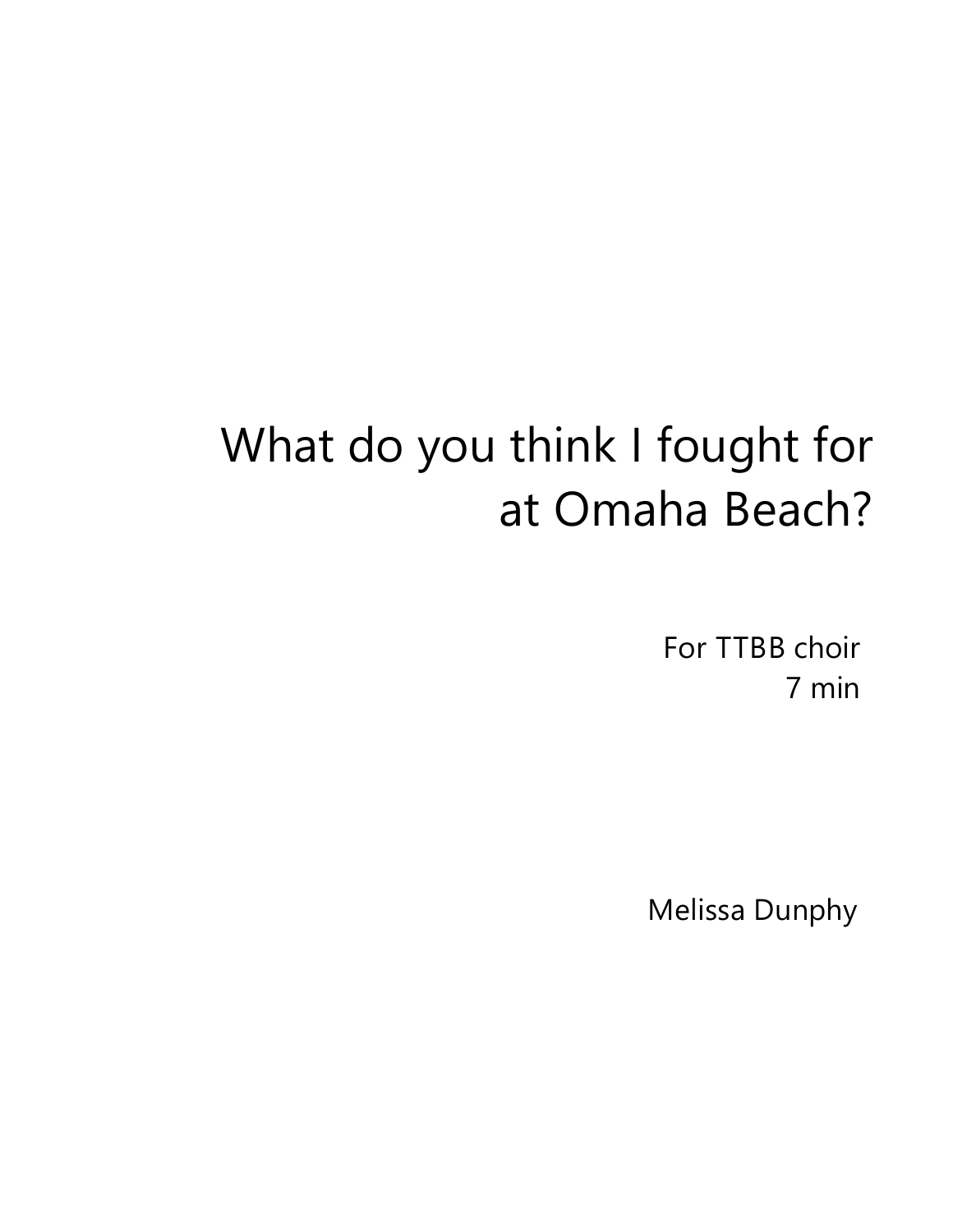Good morning, committee. My name is Phillip Spooner and I live at 5 Graham Street in Biddeford. I am 86 years old and a lifetime Republican and an active VFW chaplain … I was born on a potato farm north of Caribou and Perham, where I was raised to believe that all men are created equal and I've never forgotten that.

I served in the U.S. Army, 1942-1945 … I worked with every outfit over there, including Patton's Third Army. I saw action in all five major battles in Europe … I was in the liberation of Paris.

(I have seen much, so much blood and guts, so much suffering, much sacrifice.)

I am here today because of a conversation I had last June when I was voting. A woman … asked me, "Do you believe in equality for gay and lesbian people?" I was pretty surprised to be asked a question like that. It made no sense to me. Finally I asked her, "What do you think I fought for at Omaha Beach?"

For freedom and equality. These are the values that give America a great nation, one worth dying for.

My wife and I did not raise four sons with the idea that our gay child would be left out. We raised them all to be hard-working, proud, and loyal Americans and they all did good.

> -- Public testimony given before the Maine Senate by Phillip Spooner in a hearing to discuss the Marriage Equality Bill on April 22, 2009. Nearly 4,000 people attended the hearing, with marriage equality supporters out-numbering the opposition 4 to 1.

On November 2, 2009, Maine voters repealed the bill that allowed same-sex couples the right to marry.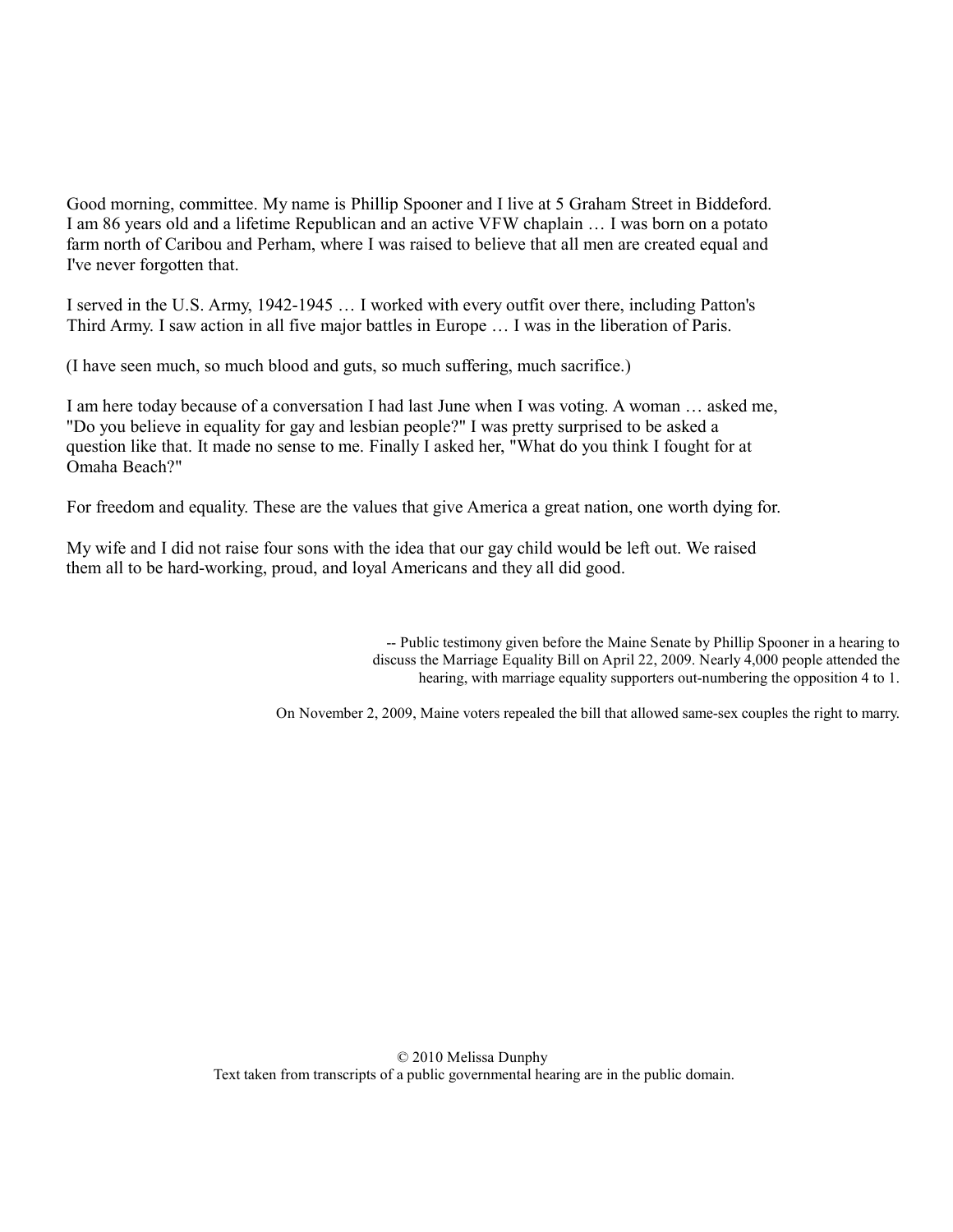## What do you think I fought for at Omaha Beach?

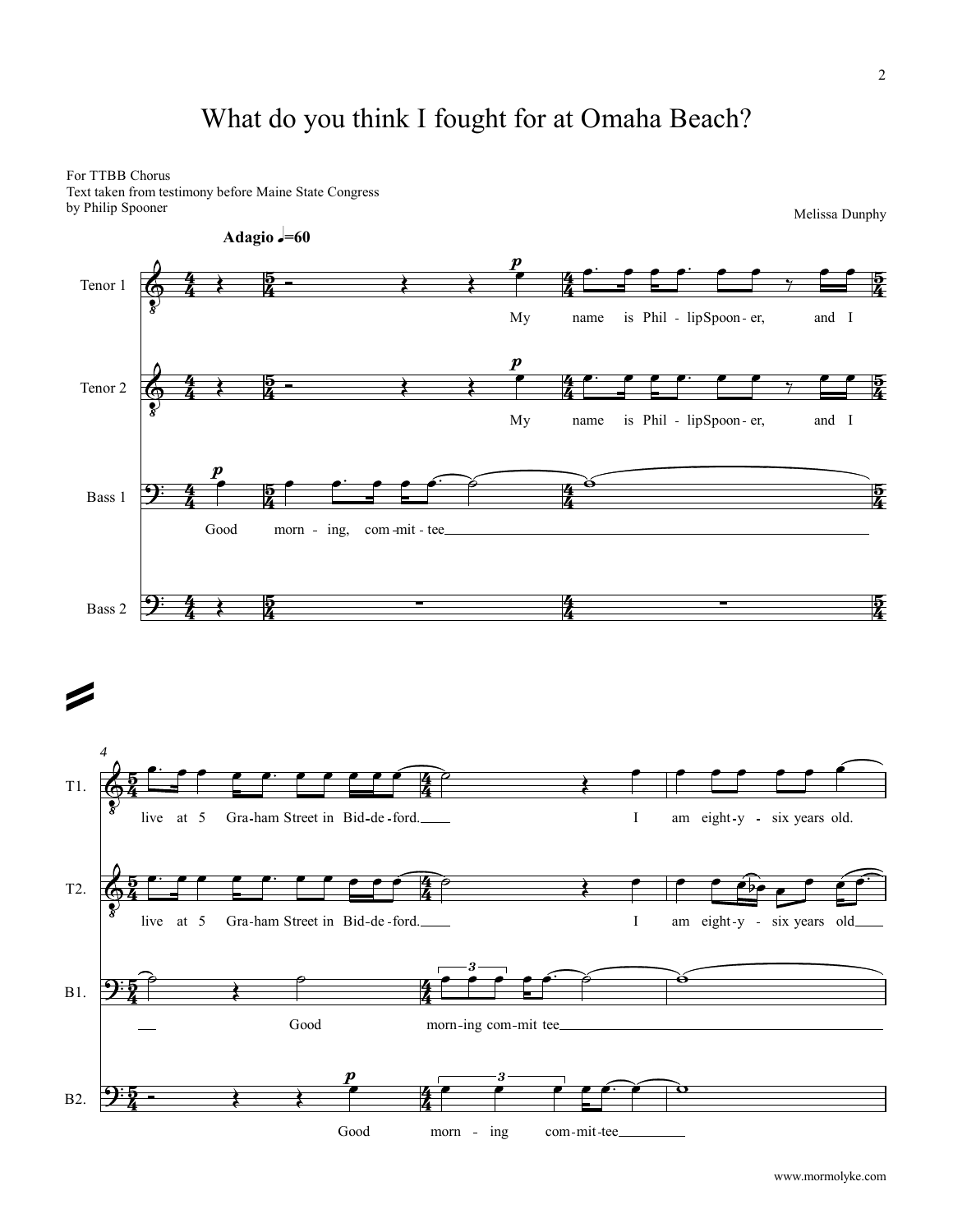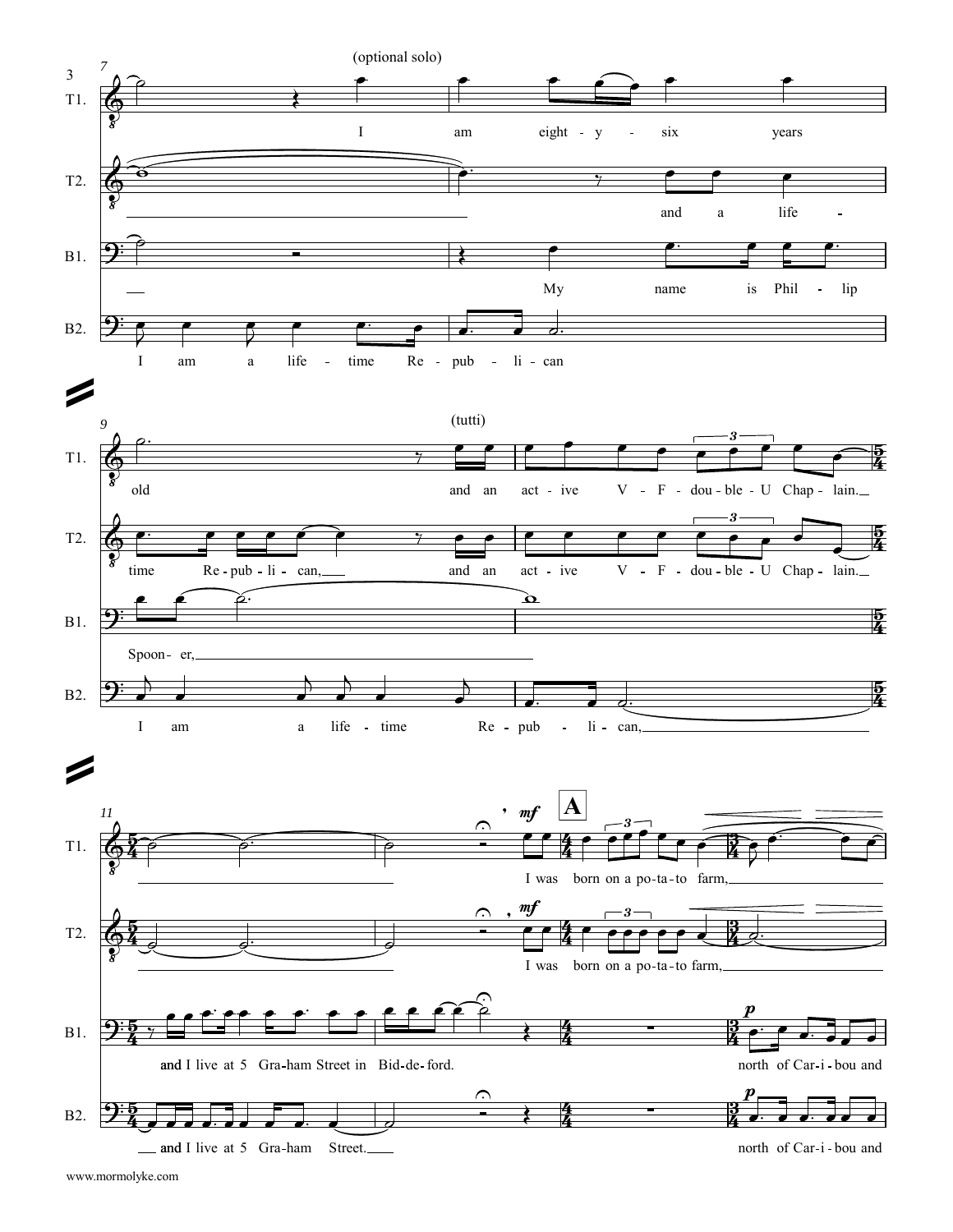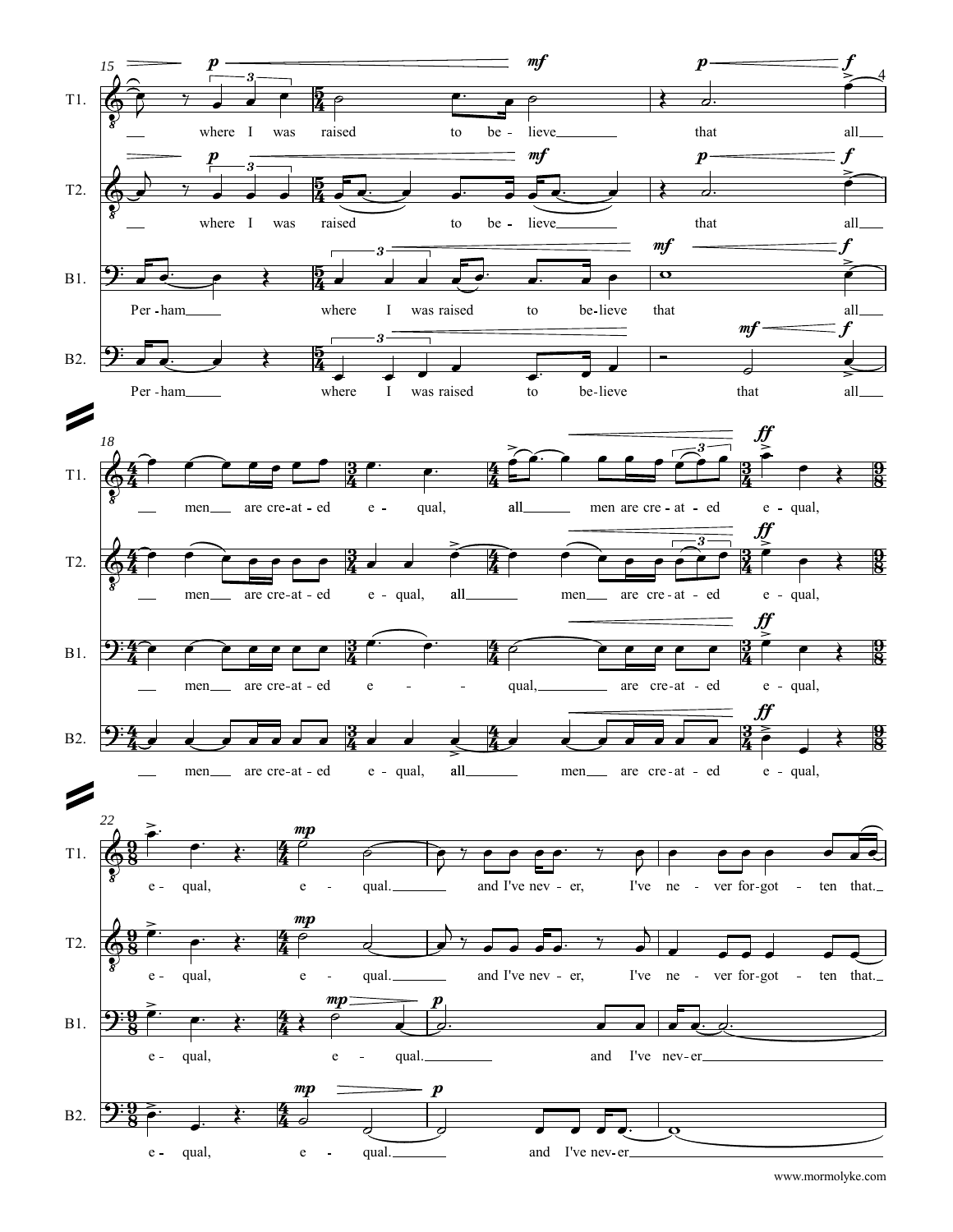

www.mormolyke.com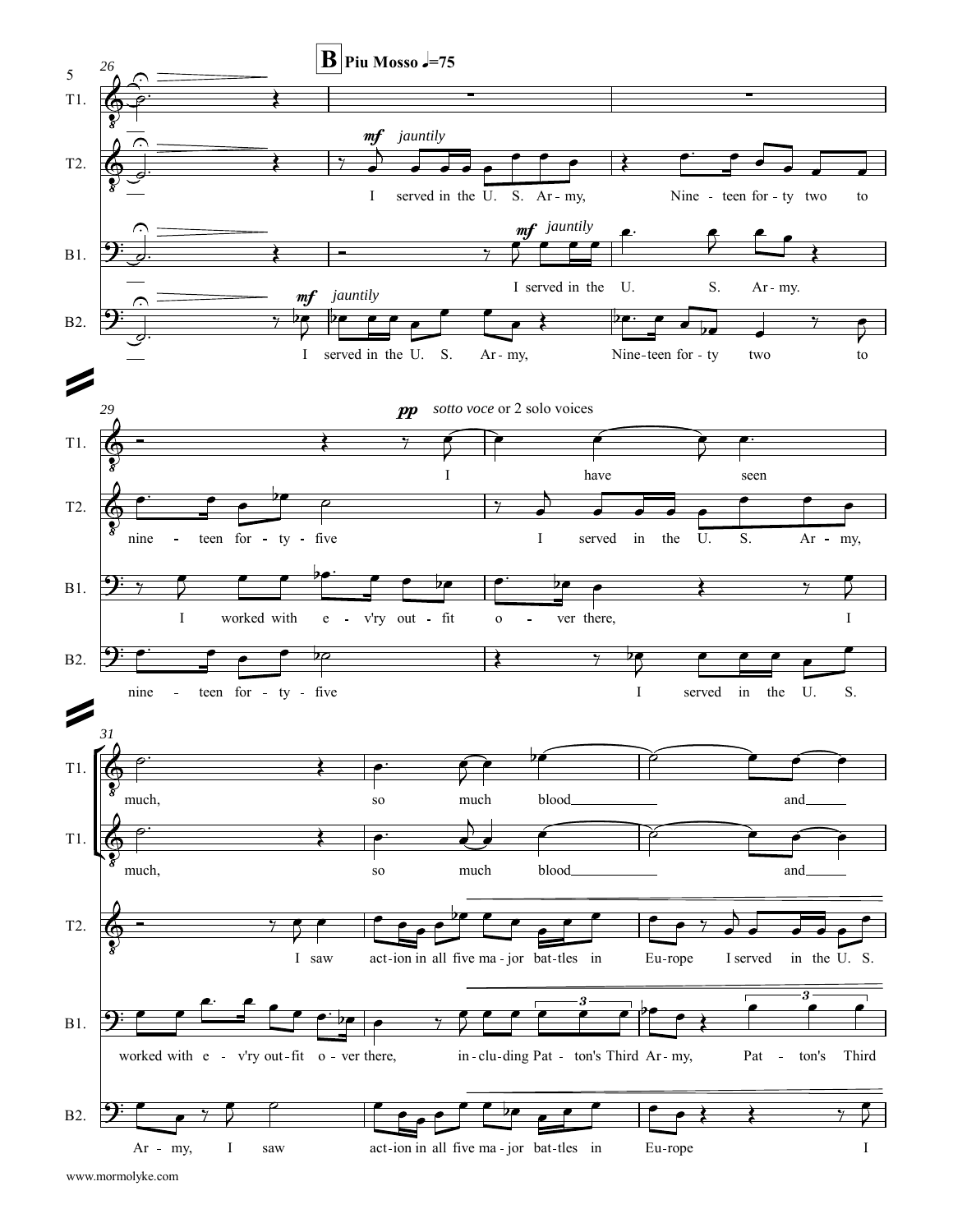

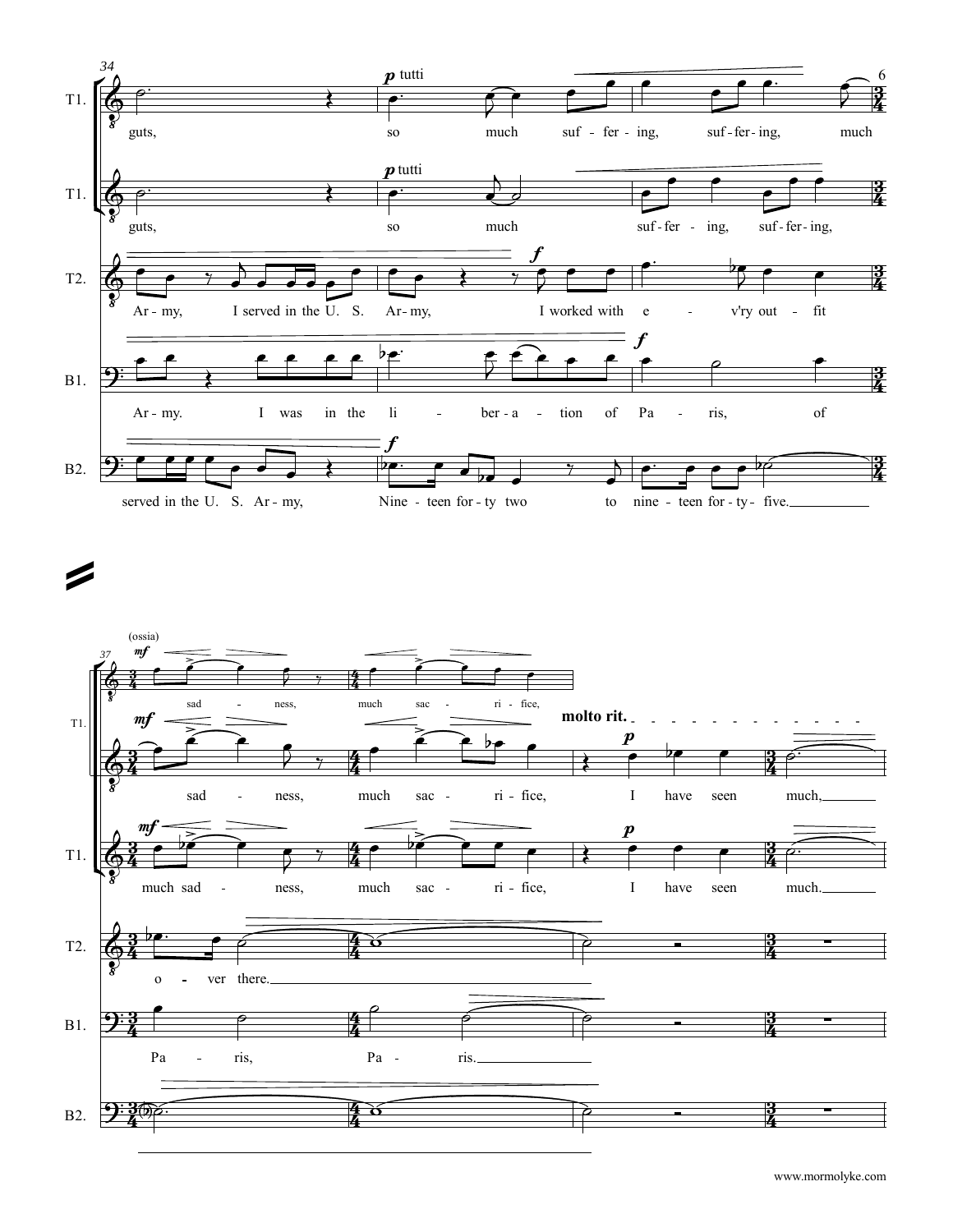

www.mormolyke.com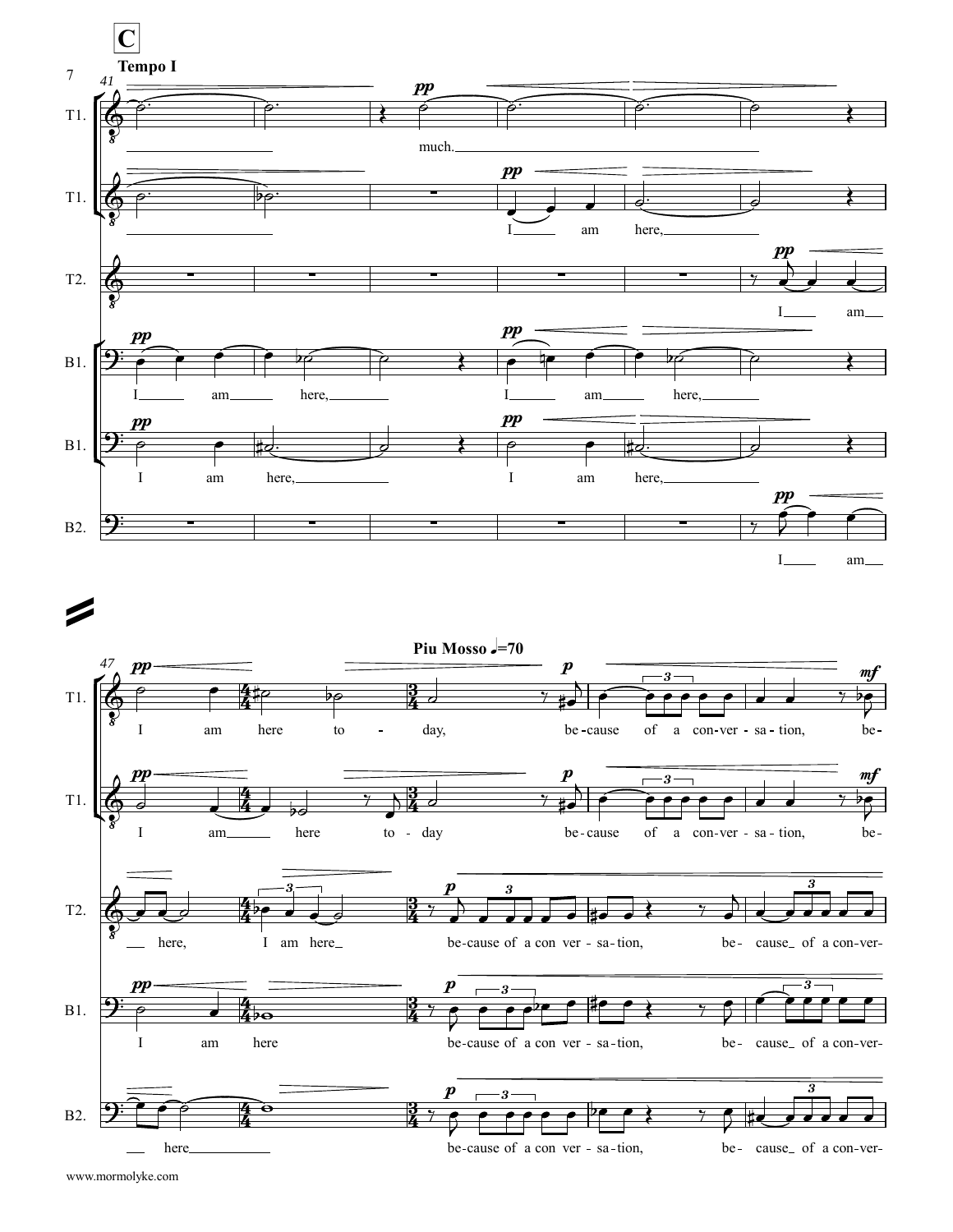

www.mormolyke.com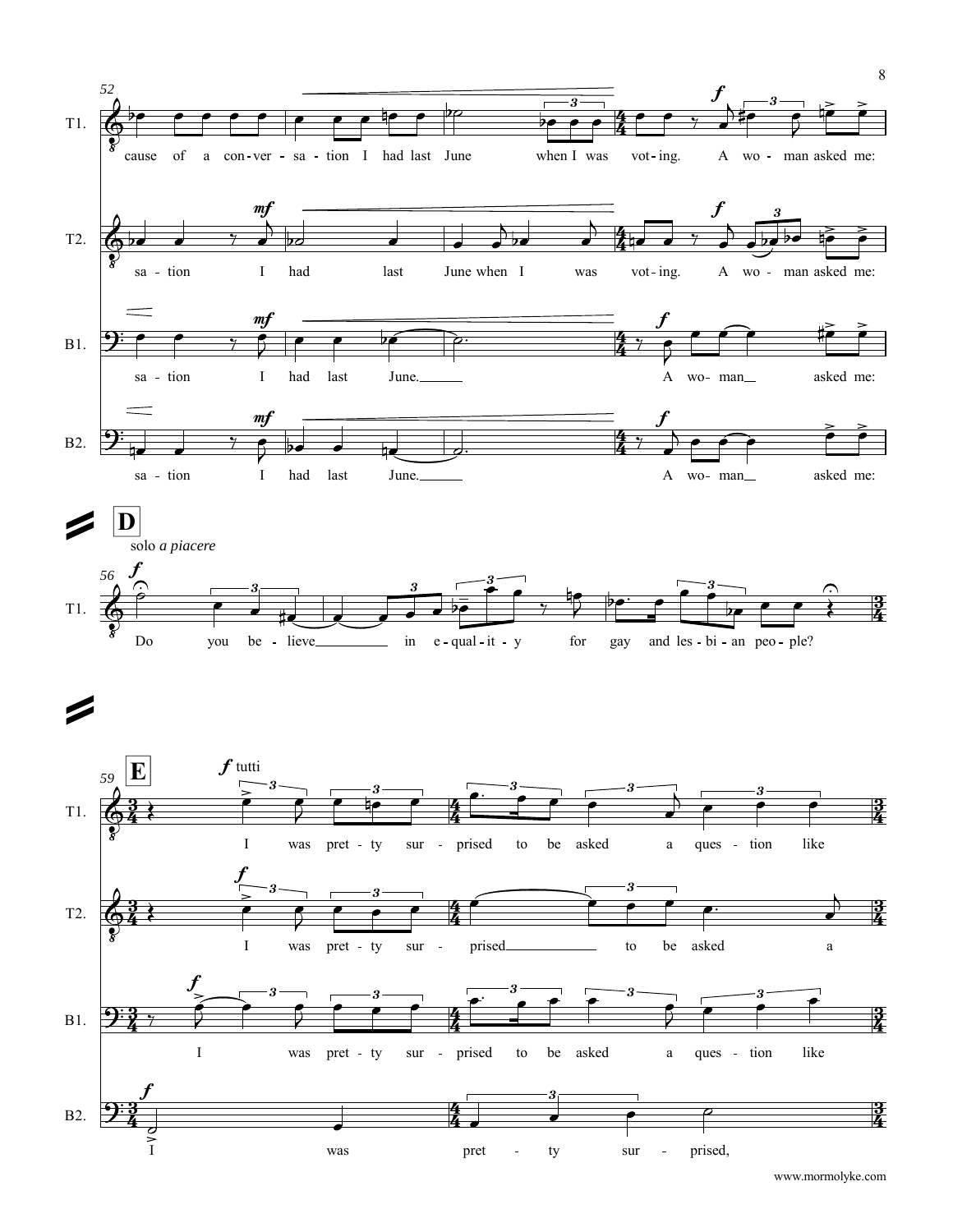

made no sense to me.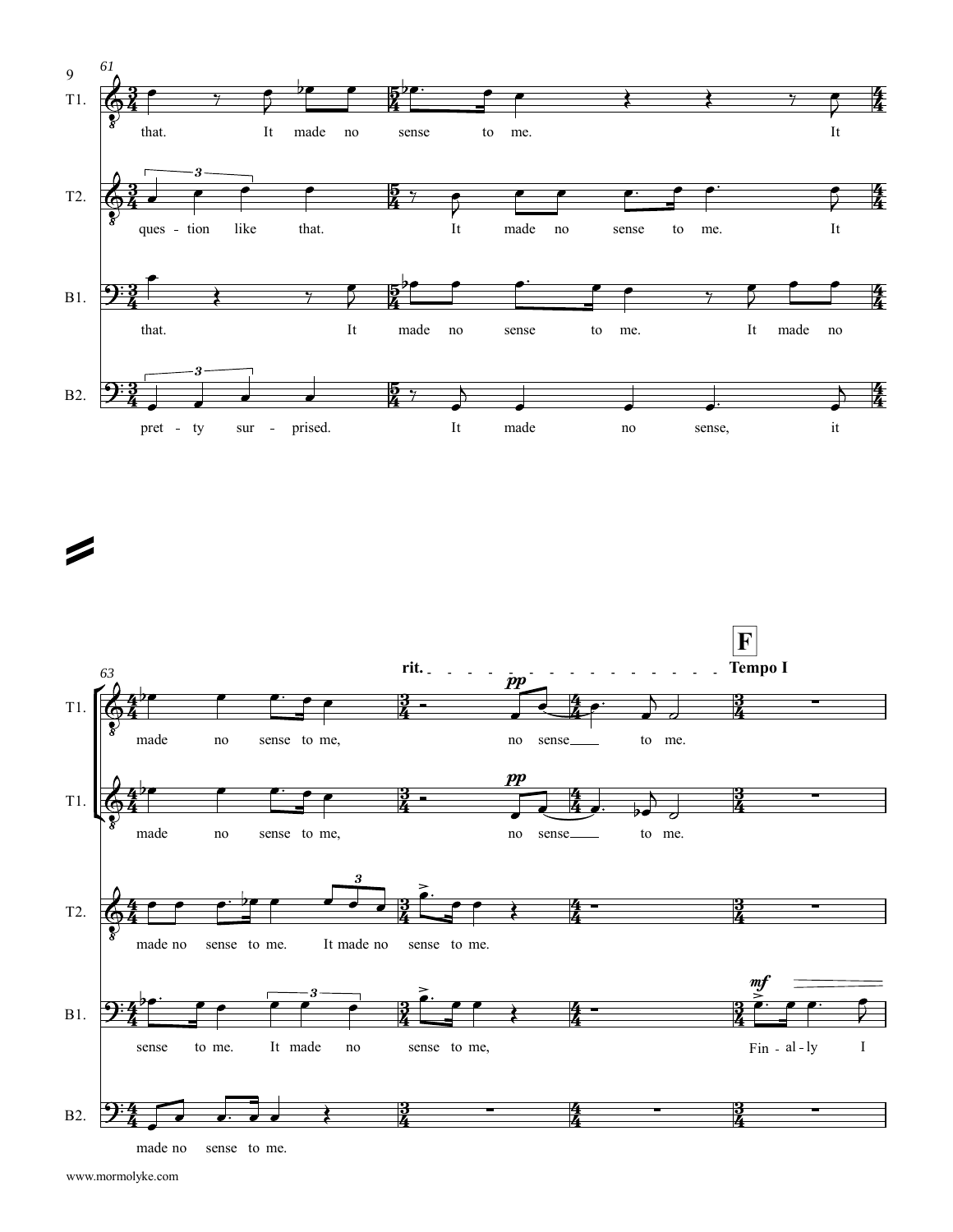

www.mormolyke.com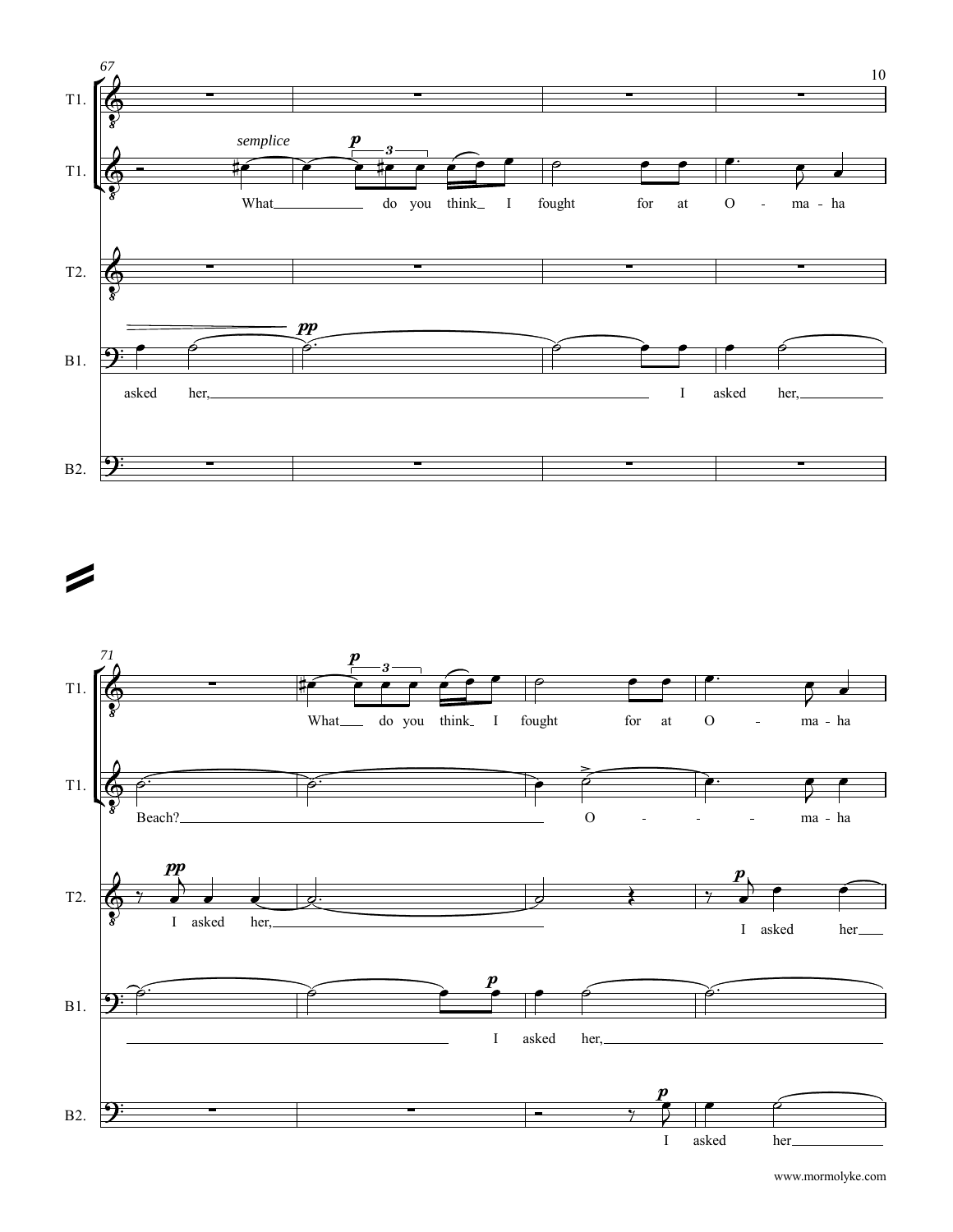

www.mormolyke.com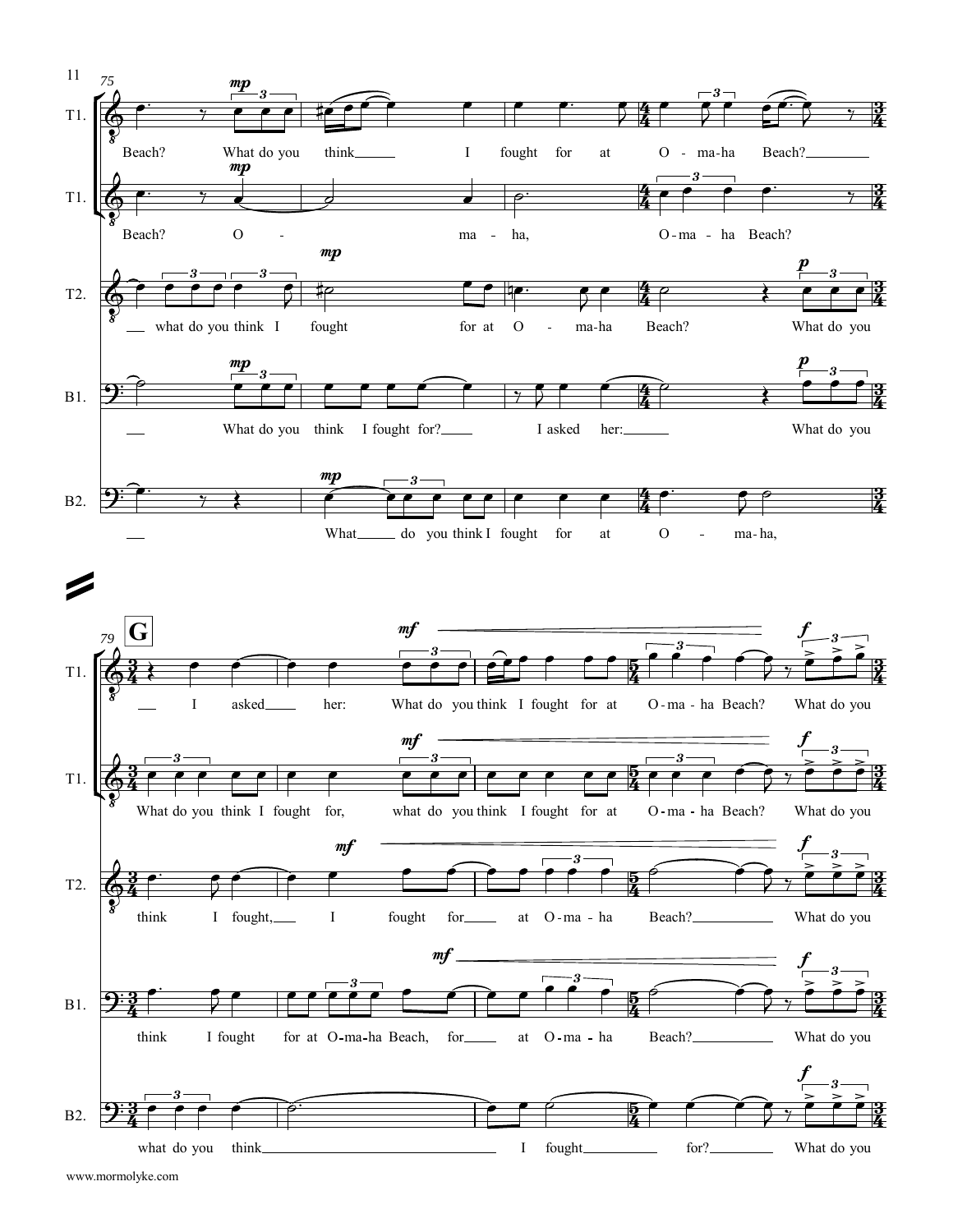

## $\overline{\phantom{a}}$



www.mormolyke.com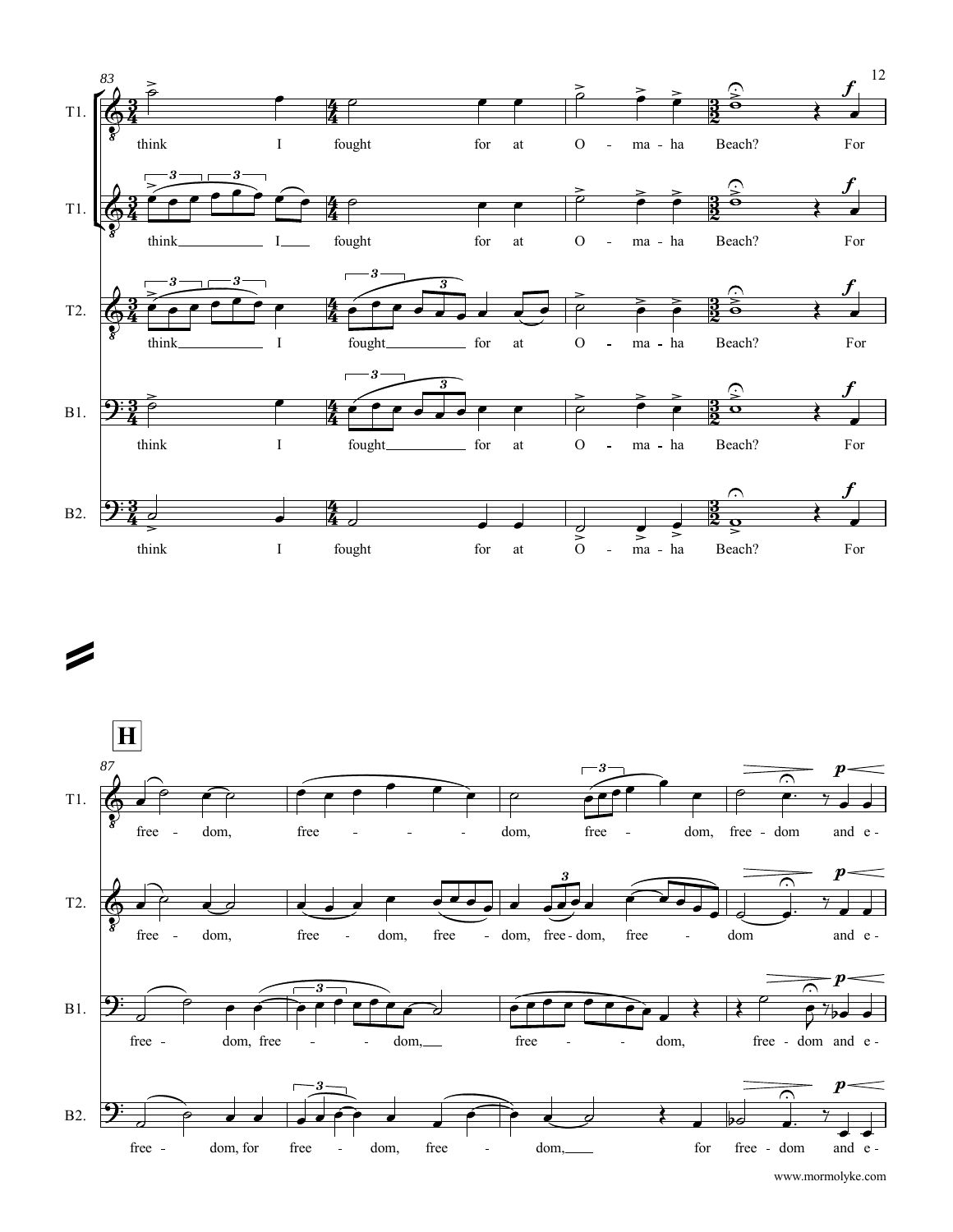



www.mormolyke.com

 $\boldsymbol{z}$